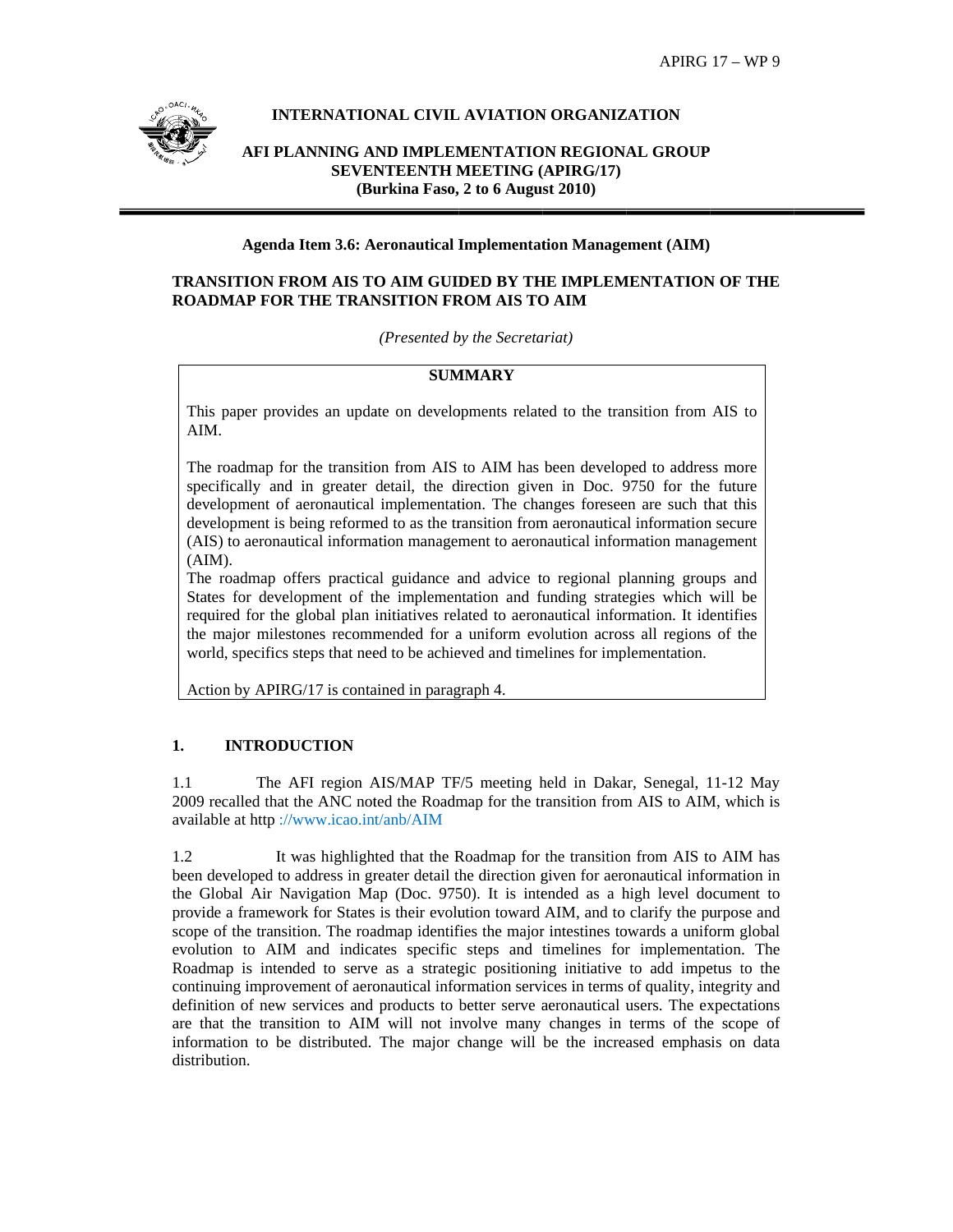## **2. DISCUSSION**

2.1 APIRG AIS/MAP TF/5 meeting whilst reviewing the roadmap noted that three phases with 21 steps are envisaged for States and ICAO to complete the transition to AIM:

> PHASE 1 – CONSOLIDATION PHASE 2 – GOING DIGITAL PHASE 3 – INFORMATION MANAGEMENT

2.2 In the first phase, existing Standards will need to be reformed and strengthened and their implementation in all States ensured. This will concern mainly: quality requirements; AIRAC adherence; the implementation of WGS – 84 and the provision of terrain and obstacle data. The projects in the first phase will be conducted to identify gaps in order to focus on near-term work program activities.

2.3 During Phase 2 of the transition to AIM, the main focus will be on the establishment of data-driven processes for the production of current products in all States. States that have not yet done so will be encouraged "to go digital" by using computer technology or digital communications and introducing structured digital data from databases into their production processes. The emphasis will, therefore, not be on the introduction of new products or services but will be on the introduction of highly structured databases and tools such as geographic information systems. An aeronautical information conceptual model will provide guidance for States to implement such digital databases.

2.4 During phase 3, steps will be taken to enable future AIM functions in States to address the new requirements that will be needed to implement the Global Air Traffic Management Operational Concept in a met-centric information environment. The digital databases introduced in Phase 2 will be used for the transfer of information in the form of digital data. This will require the adoption of a Standard for an aeronautical data exchange model to ensure interoperability between all systems not only for the exchange of full aeronautical data sets, but also for short-term notification of changes.

# **3. CONCLUSION**

3.1 It is recalled that the Third Regional AIM Congress organized by the Global AIM Consortium in co-operation with ICAO was by hosted by ATNS of South Africa and was held in Johannesburg, South Africa from 23-25 June 2009. The main objective of the Congress was to inform and involve the ICAO AFI Region in the evolution of the concept of AIM and act as catalyst for change.

3.2 The Global AIM Community was well represented with forty-seven (47) States present in the audience. The Third Regional AIM Congress entitled *"Implementing AIM"* was designed to engage African States and colleagues in other regions in the transition from AIS to AIM.

#### **4. ACTION BY APIRG/17**

4.1 The meeting is invited to review and endorse the following draft Conclusion and Decision concerning the AFI Region transition from AIS to AIM.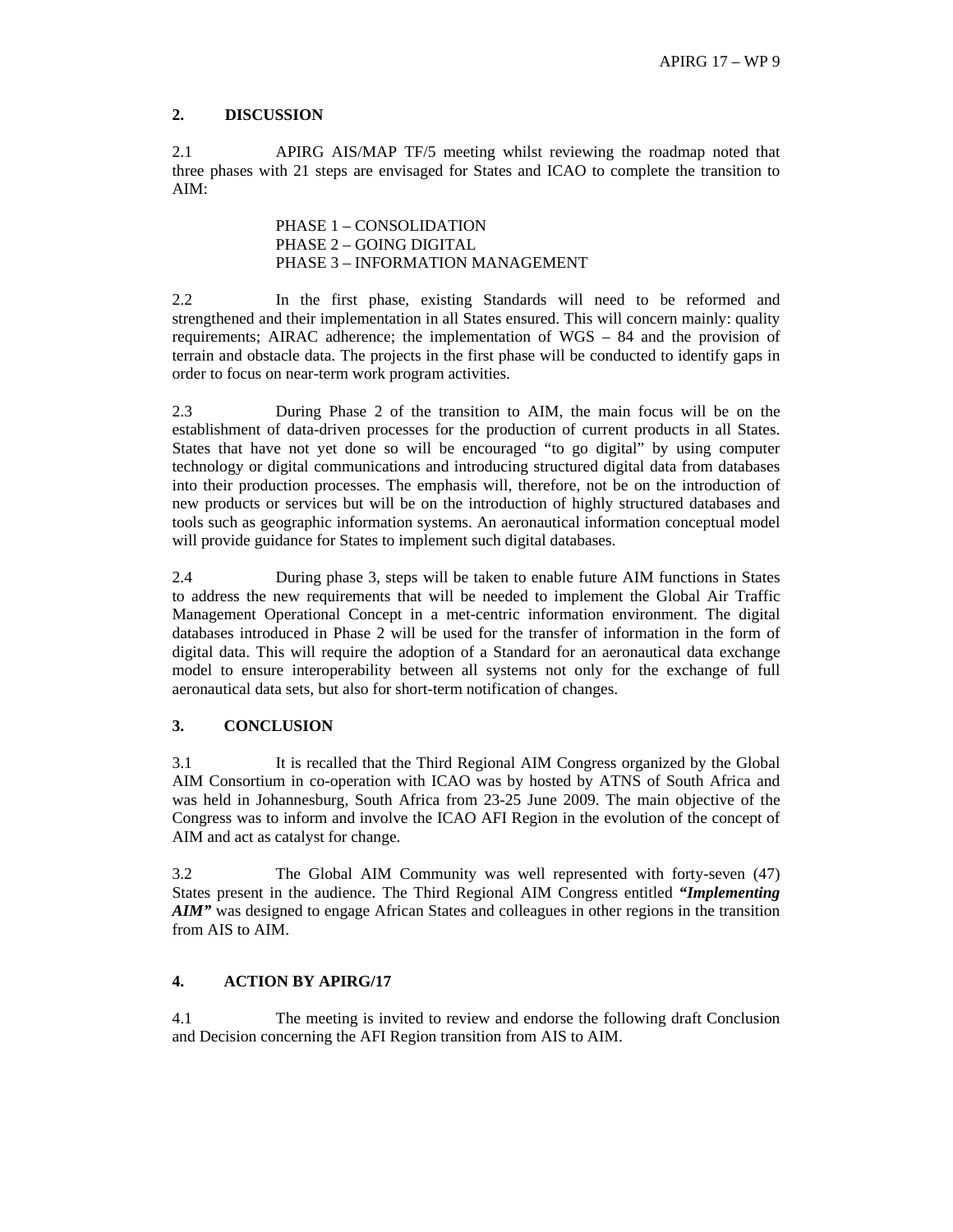#### **Draft Conclusions 17/xx - transition from AIS to AIM**

That recognizing the limitations of the current AIS, which does not meet the new global ATM system requirements envisioned by the ATM Operational Concept, and taking into consideration the ICAO roadmap for the transition from AIS to AIM:

- a) AFI States, that have not yet done so, be urged to develop national plans to implement the transition from AIS to AIM and send them to the ICAO Regional Offices of Dakar and Nairobi before 31 December 2010; and
- b) that AFI AIM Implementation Task Force would monitor the progress of transition from AIS to AIM in the AFI Region and support all regional and national planning efforts.

#### **Draft Decision 17 xx: - Planning for the transition from AIS to AIM**

That, based on the ICAO Global ATM Operational Concept and the ICAO Roadmap for the transition from AIS to AIM, the AFI AIM Implementation Task Force (AFI AIM TF):

- a) develop performance goals for the transition from AIS to AIM in the AFI Region and identify achievable milestones; and
- b) carry out a review of the AIS parts of the AFI Basic ANP and FASID in order to introduce/develop planning material related to the transition from AIS to AIM.

4.2 Finally the APIRG is invited to review and endorse the draft AIM Performance Objectives at Appendix A, concerning the transition from AIS to AIM by States in the AFI Region.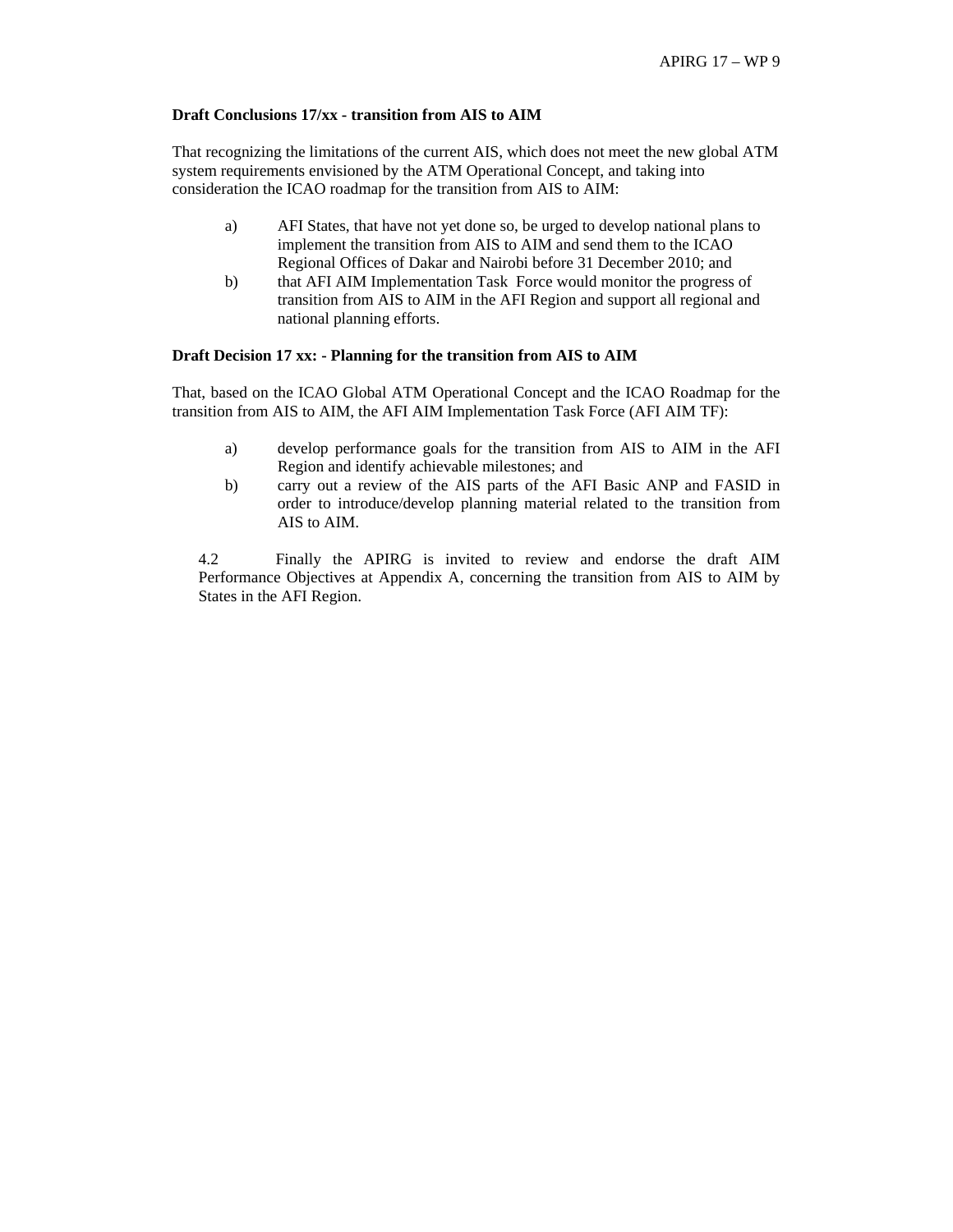# Appendix-A

# **AIM PERFORMANCE OBJECTIVES**

| REGIONAL PERFORMANCE OBJECTIVES / NATIONAL PERFORMANCE<br><b>OBJECTIVES</b> |                        |                                                |                                                              |               |  |  |
|-----------------------------------------------------------------------------|------------------------|------------------------------------------------|--------------------------------------------------------------|---------------|--|--|
|                                                                             |                        | <b>TRANSITION FROM AIS TO AIM</b>              |                                                              |               |  |  |
| <b>Benefits</b>                                                             |                        |                                                |                                                              |               |  |  |
| <b>Environment</b>                                                          |                        | . reductions in fuel consumption;              |                                                              |               |  |  |
| <b>Efficiency</b>                                                           |                        | . improved planning and management of flights; |                                                              |               |  |  |
|                                                                             |                        | . efficient use of airspace;                   |                                                              |               |  |  |
| <b>Safety</b>                                                               | improved safety        |                                                |                                                              |               |  |  |
| <b>KPI</b>                                                                  |                        |                                                | Status of implementation of the AIRAC system in the AFI      |               |  |  |
| Region                                                                      |                        |                                                |                                                              |               |  |  |
|                                                                             |                        |                                                | Status of implementation of QMS in the AFI Region            |               |  |  |
|                                                                             |                        |                                                | Status of implementation of AIS Automation in the AFI Region |               |  |  |
|                                                                             |                        |                                                | Number of States complying with the AIRAC procedures         |               |  |  |
| <b>Proposed</b>                                                             |                        |                                                | Number of Posting of AIS information on the ICAO AFI Forum   |               |  |  |
| <b>Metrics</b>                                                              |                        |                                                | Number of States having developed and signed service Level   |               |  |  |
| Agreements between AIS and data                                             |                        |                                                |                                                              |               |  |  |
| Originators                                                                 |                        |                                                |                                                              |               |  |  |
|                                                                             |                        |                                                | Number of States having organized QMS awareness campaigns    |               |  |  |
| and training programmes                                                     |                        |                                                |                                                              |               |  |  |
|                                                                             |                        | Number of States having implemented QMS        |                                                              |               |  |  |
|                                                                             |                        | Number of States having developed eAIP         |                                                              |               |  |  |
|                                                                             |                        |                                                | Number of States having developed a National Plan for the    |               |  |  |
| transition from AIS to AIM                                                  |                        |                                                |                                                              |               |  |  |
|                                                                             |                        | <b>Strategy</b>                                |                                                              |               |  |  |
|                                                                             |                        | Short term (2010)                              |                                                              |               |  |  |
| Medium term (2011 - 2015)                                                   |                        |                                                |                                                              |               |  |  |
| <b>ATM OC</b><br><b>COMPONENTS</b>                                          | <b>TASKS</b>           | <b>TIMEFRAME</b><br><b>START-END</b>           | <b>RESPONSIBILITY</b>                                        | <b>STATUS</b> |  |  |
| AUO, ATM                                                                    |                        |                                                | States $\&$                                                  |               |  |  |
| <b>SDM</b>                                                                  | • Improve the          | Ongoing                                        | <b>AFI AIMTF</b>                                             | Valid         |  |  |
|                                                                             | compliance with        |                                                |                                                              |               |  |  |
|                                                                             | the AIRAC              |                                                |                                                              |               |  |  |
|                                                                             | system                 |                                                |                                                              |               |  |  |
|                                                                             | $\bullet$ Use of the   |                                                | States &                                                     | Valid         |  |  |
|                                                                             | internet,              | $2009 - 2011$                                  | <b>ICAO</b>                                                  |               |  |  |
|                                                                             | including the          |                                                |                                                              |               |  |  |
|                                                                             | <b>ICAO AFI</b>        |                                                |                                                              |               |  |  |
|                                                                             | Forum, for the         |                                                |                                                              |               |  |  |
|                                                                             | advance posting        |                                                |                                                              |               |  |  |
|                                                                             | of the<br>aeronautical |                                                |                                                              |               |  |  |
|                                                                             | information            |                                                |                                                              |               |  |  |
|                                                                             | considered of          |                                                |                                                              |               |  |  |
|                                                                             | importance to          |                                                |                                                              |               |  |  |
|                                                                             | users;                 |                                                |                                                              |               |  |  |
|                                                                             | • Signature of         |                                                |                                                              |               |  |  |
|                                                                             | service Level          | $2009 - 2011$                                  | <b>States</b>                                                | Valid         |  |  |
|                                                                             | Agreements             |                                                |                                                              |               |  |  |
|                                                                             | between AIS and        |                                                |                                                              |               |  |  |
|                                                                             | data originators;      |                                                |                                                              |               |  |  |